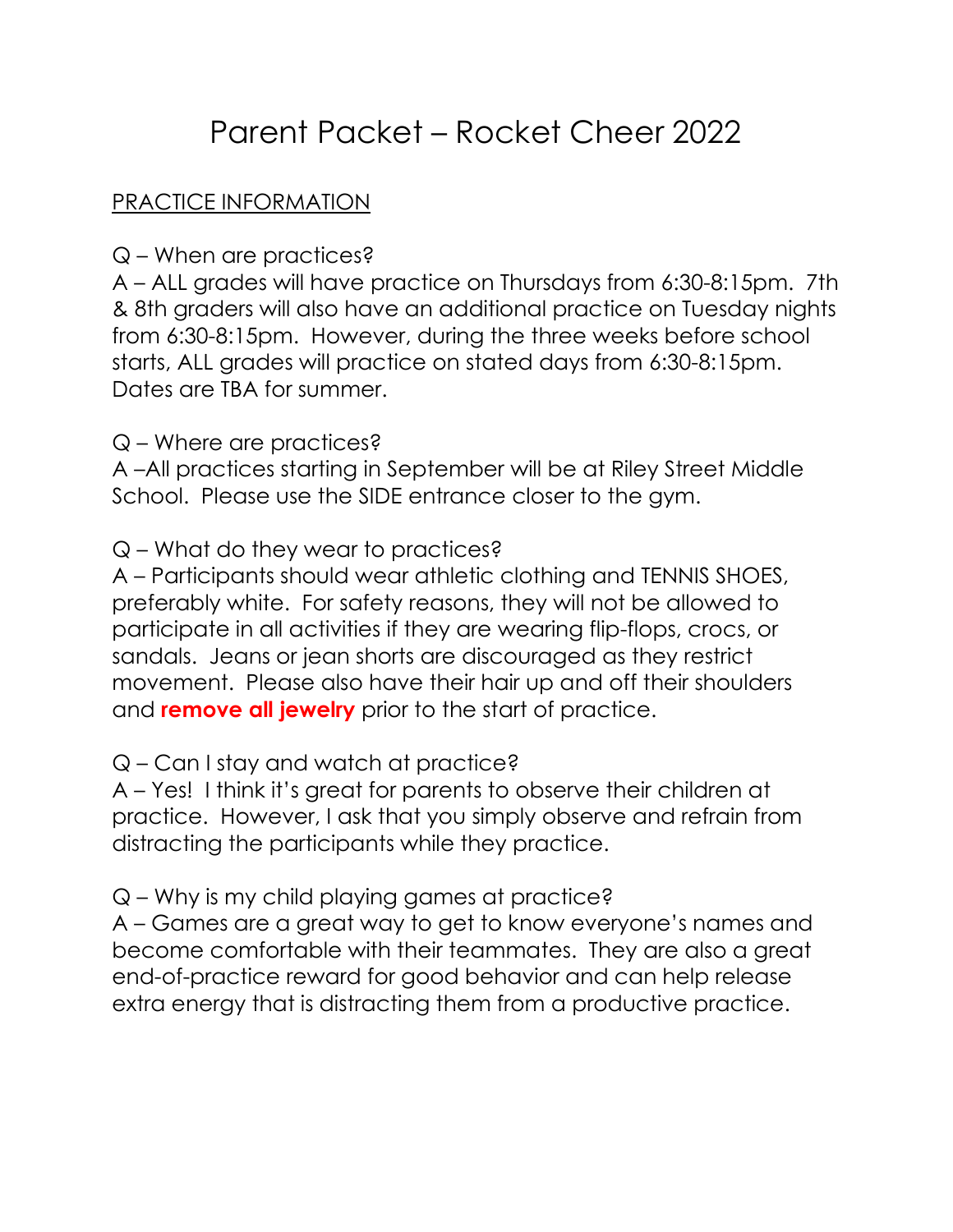## GAME INFORMATION

#### Q – When are games?

A – This depends on grade level. 1st & 2nd grade games will be on Saturday mornings, 3rd & 4th grade games will be on Monday nights, and 5th & 6th grade games will be Tuesday nights. Exact game times depend on how many football players register and will be announced in August. Games (including warm-up time) usually run approximately 2 hours. The 7<sup>th</sup> grade games are Wednesdays at 4:00pm, but the cheerleaders need to be on the field at 3:30pm to warm up. The 8th grade games are Wednesdays at 5:30pm, but the cheerleaders need to be on the field at 5pm to warm up.

## Q – Where are the games?

A – All 1st & 2nd grade games are held at the Baldwin Stadium where the high school games are played. All 3<sup>rd</sup>, 4<sup>th</sup>, 5<sup>th</sup>, 6<sup>th</sup>, 7<sup>th</sup> and 8<sup>th</sup> grade games are held at the new field on Allen Street by the high school (near Gemmens and the bus garage).

## Q – What do they wear to games?

A – They should wear their uniform to games, which consists of their shell, skirt, and lollie. Tennis shoes (preferably white, but can be any color) are required. Please also have their hair up and off their shoulders and **remove all jewelry prior** to the start of warm-ups.

## Q – What if it's cold on game days?

A – If the weather is chilly, don't be afraid to bundle them up! Tanks, t-shirts, or long sleeve tees may be worn under their shells and sweatshirts, jackets, sweatpants, mittens, scarves, etc. may be worn over top. While I prefer navy or Hudsonville apparel, my first priority is that they stay warm!

#### Q – Where do I sit at the games?

 $A$  – You will be sitting on the bleachers at the games. **No parents are allowed on the tracks.** Both teams will be cheering on the home side of the track, one team on each end. At the beginning of the season, we will decide which team will be cheering on which end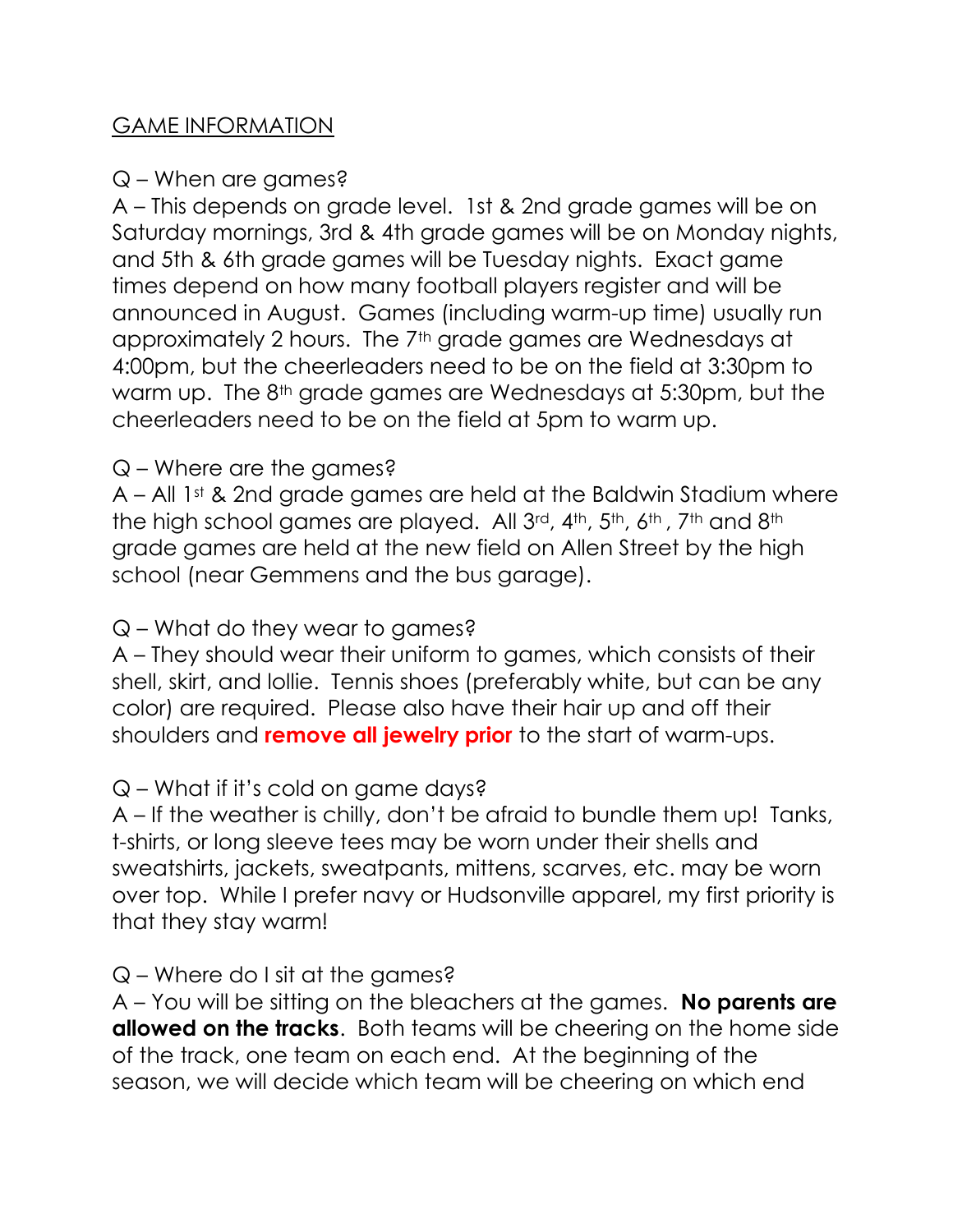and it will remain this way for the duration of the season. If you are unsure which end your child will be cheering at, please ask one of your child's coaches at the game.

## PROGRAM FEES

Q – When are payments due?

A – There is a \$20 deposit that is required to be paid by the registration deadline (August 1st at 11:59 pm). If you do not pay this, your daughter will not be considered registered for the program. The remaining balance should be paid as soon as possible, but NO LATER THAN the end of the first practice.

Q – Is there a refund policy?

A – Yes! The refund policy is as follows:

-If you cancel your registration before the registration deadline, you will get 100% refund including the cost of a uniform.

-After the registration deadline, but before the first practice you can be refunded for \$65 of your registration fee (\$20 deposit becomes non-refundable). Additionally, you must still pay for the cost of the uniform since it was already ordered, but it is yours to keep.

-After the first practice, no refund will be issued for registration fee or uniform, but the uniform is still yours to keep

-Should the season be canceled due to COVID or any other reason outside of the control of the league, some form of refund will occur. The details/amount will depend on how far into the season this occurs and this will be communicated ASAP.

Q – Can I make payments instead of paying all at once? A – If it is absolutely not possible for you to make full payment by the first practice, please contact me and we can see how to proceed.

## UNIFORMS & CHEER GEAR

Q – When do uniforms come in?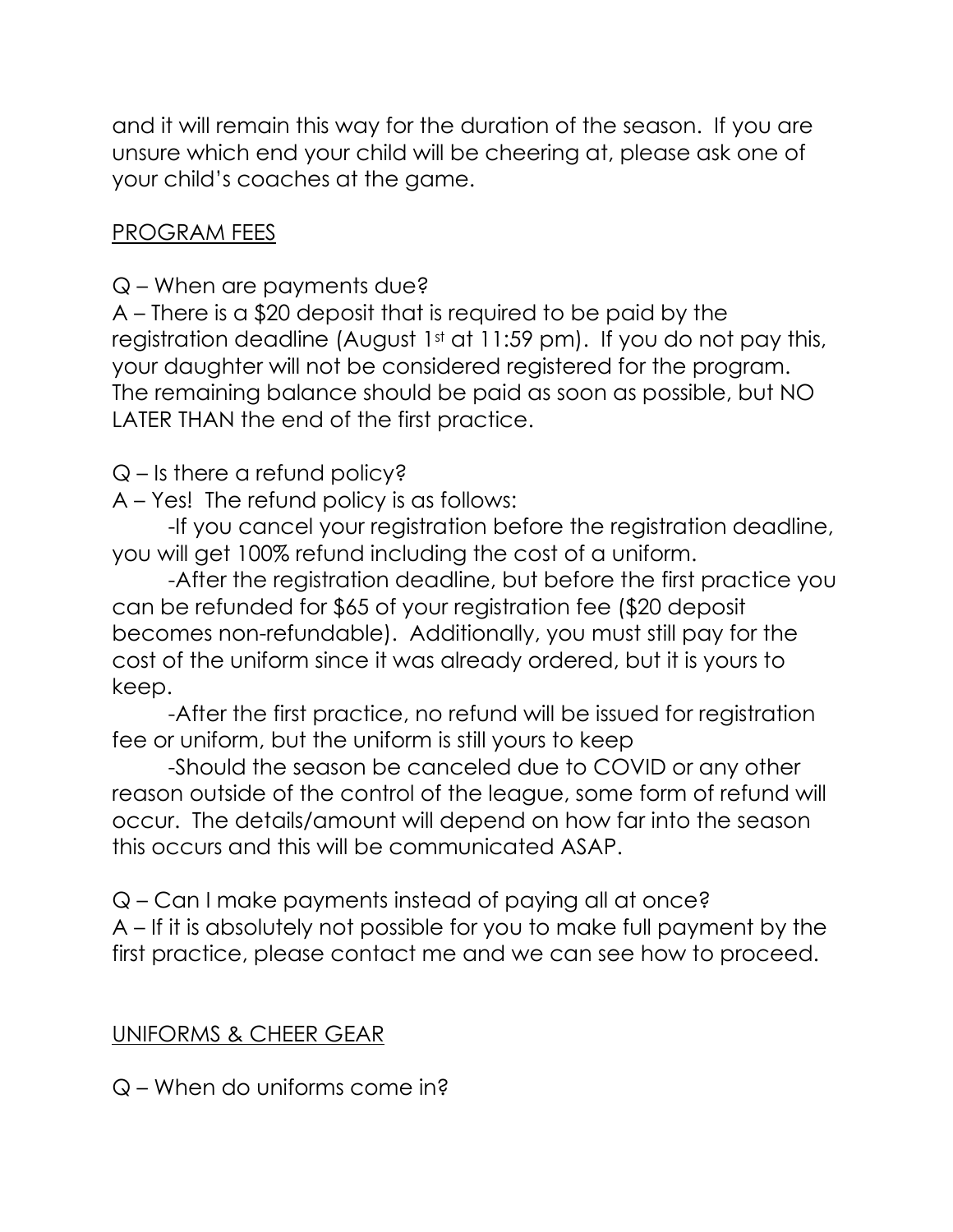A – 1st-6th grade uniforms should be ready for pick up by August  $31st$ . Look for an announcement stating they are ready to be picked up at practice. 7th & 8th grade uniforms will be handed out to them at the first week of practice (as this is when we will fit them).

Q – Can my daughter wear her uniform to school? A – For 1st-6th graders - I discourage them from wearing their uniforms to school because of stains and spills. However, as long as the uniforms are approved by the school and its dress code, I cannot prevent them from wearing them to school. For 7th and 8th graders, due to the fact that they are renting school property, we do not allow them to wear their uniforms to school in order to limit damage to the uniforms.

Q- My uniform from last year no longer fits, can I sell it? A – The 2019/2021 season 1st-6th grade skirts and tops are available for \$15 credit for each piece (\$30 for the set). Please note that we only accept uniforms that are gently used and are not damaged. We reserve the right to refused a uniform for resale. Additionally, we do not accept lollies for sale.

Q – What is "cheer gear" and when is it due?

A – Cheer gear is the fundraiser we do to raise money for additional expenses that the program incurs. We will be selling t-shirts, long sleeve shirts, hoodies, sweatpants, and cheer shorts. An order form will be available online in the near future. Cheer gear will be due on August 25<sup>th</sup>. Please make sure that you order everything that you want the first time because we will NOT have a 2nd order this year.

Q – What if my cheer gear order is not what I wanted? (Color, size, name on the back, etc.)

A – If you RECEIVED the wrong item (ie: ordered a small but received a large), please come and talk to Britni so I can correct my error. If you ORDERED the wrong item (ie: ordered a small and got a size small but they don't fit), unfortunately there is not anything that I can do.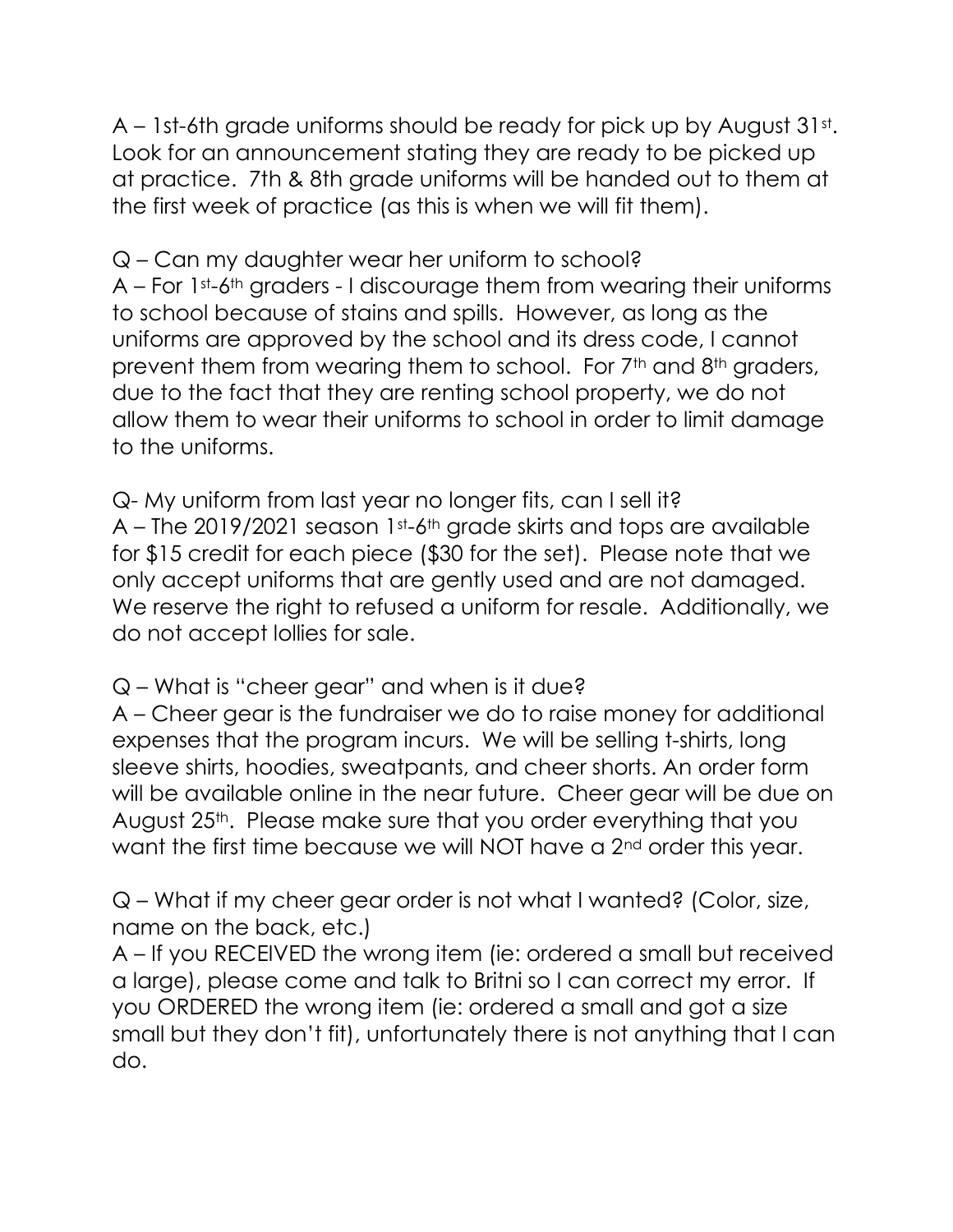# OTHER FAQ

Q – My child has a friend that would like to sign up for cheer, when is the latest time they can register?

A – The registration deadline for ALL grades is August 1st at 11:59 pm. Please make sure they register before this day online. NO ONE will be accepted after this date!

## Q – Do we get anything for referring a friend?

A- YES! I have a Rocket Referral program. If you refer one friend, you receive a FREE cheer gear t-shirt. If you refer two friends, you receive a FREE cheer gear t-shirt and \$10 off registration. If you refer three friends, you receive a FREE cheer gear t-shirt and \$20 off registration. Unfortunately, there are a couple of restrictions... the person you refer CANNOT be an immediate family member (so siblings don't count...sorry!) and that person has to have not done Rockets in the past. Finally, the person you refer has to mark on their registration form that YOU were the one who referred them! (There will be a spot on the online form for them to mark it.) It is your responsibility to ensure that they mark it. If it is not marked on their form, I cannot give you the referral benefits.

Q – When does my child need to be at games and practices? A – Game warm-ups begin ½ hour before the games begin. I ask that they are ON TIME to all practices and games. However, please do not be more than 10 minutes early because I need to ensure that there are coaches present to supervise your child!

# Q – Why is my child not stunting?

A – Because stunting requires a certain number of people per group, uneven team numbers can often mean that somebody has to sit out. This does not mean that your child will never get to stunt. Coaches are instructed to involve everyone in stunting and will rotate people in and out of stunt groups so everyone gets a chance to participate.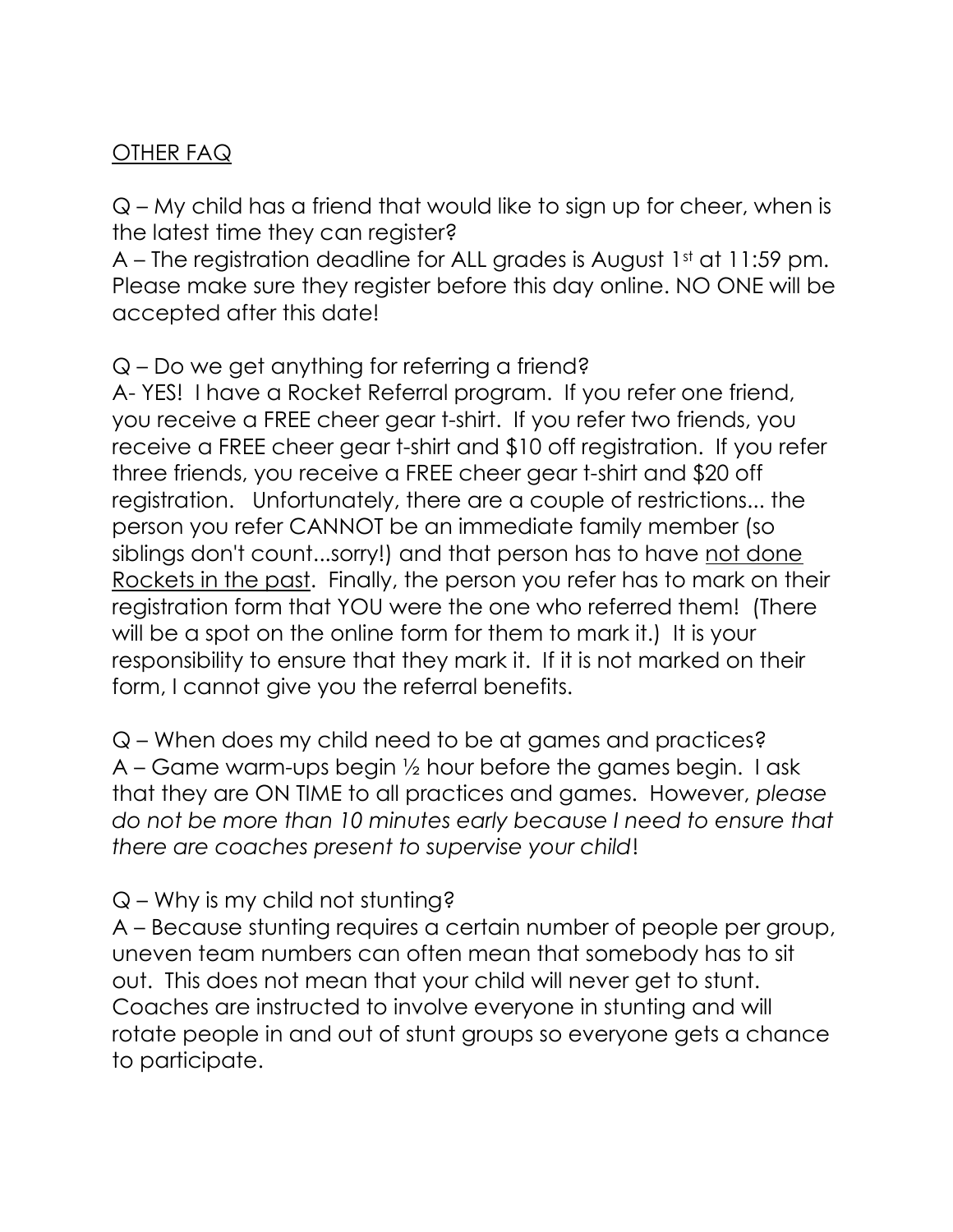$Q$  – My child wants to fly. Is this possible?

A – One thing that is highly stressed in cheerleading is versatility. Not everyone is able to be a flyer- who'd be left to hold them up? ;) Encourage your child to be open to trying all positions of stunting as they are equally vital to successful stunting.

Q – My child is a gymnast. Can they do their skills at games? A – I leave it up to the coaches to decide how gymnastics will be incorporated into their time on the track. For safety reasons, all skills your child wants to perform MUST be approved by their coach, and they MUST be able to do it on their own (without a "spot").

Q – What if my child loses something at a game or practice? A – I have a "lost and found" tub that will be available at practices only. I will put any items I find at practices or games in the lost and found tub, so please check there for any missing items.

Q – I made something for my child and wondered if other parents might like one also. Can I sell my cheer-related items at practice? A – If you would like to sell your cheer-related item to other children in the program, please let me know and I can let you show your item to everyone at the end of practice meeting. I cannot give out email addresses or other personal information of people in the program, and I leave you responsible for arranging all orders and collecting all money.

# WHO SHOULD I CONTACT WITH MY QUESTION?

Q – Who do I contact if I have a concern with one of the coaches? A – If you have any concerns, please come and talk to Coach Britni Coach Kristin, or Coach Maddie. I ask that you do not contact the coach directly, but let me address any concerns you may have about them.

Q – Who do I contact if there is bad weather?